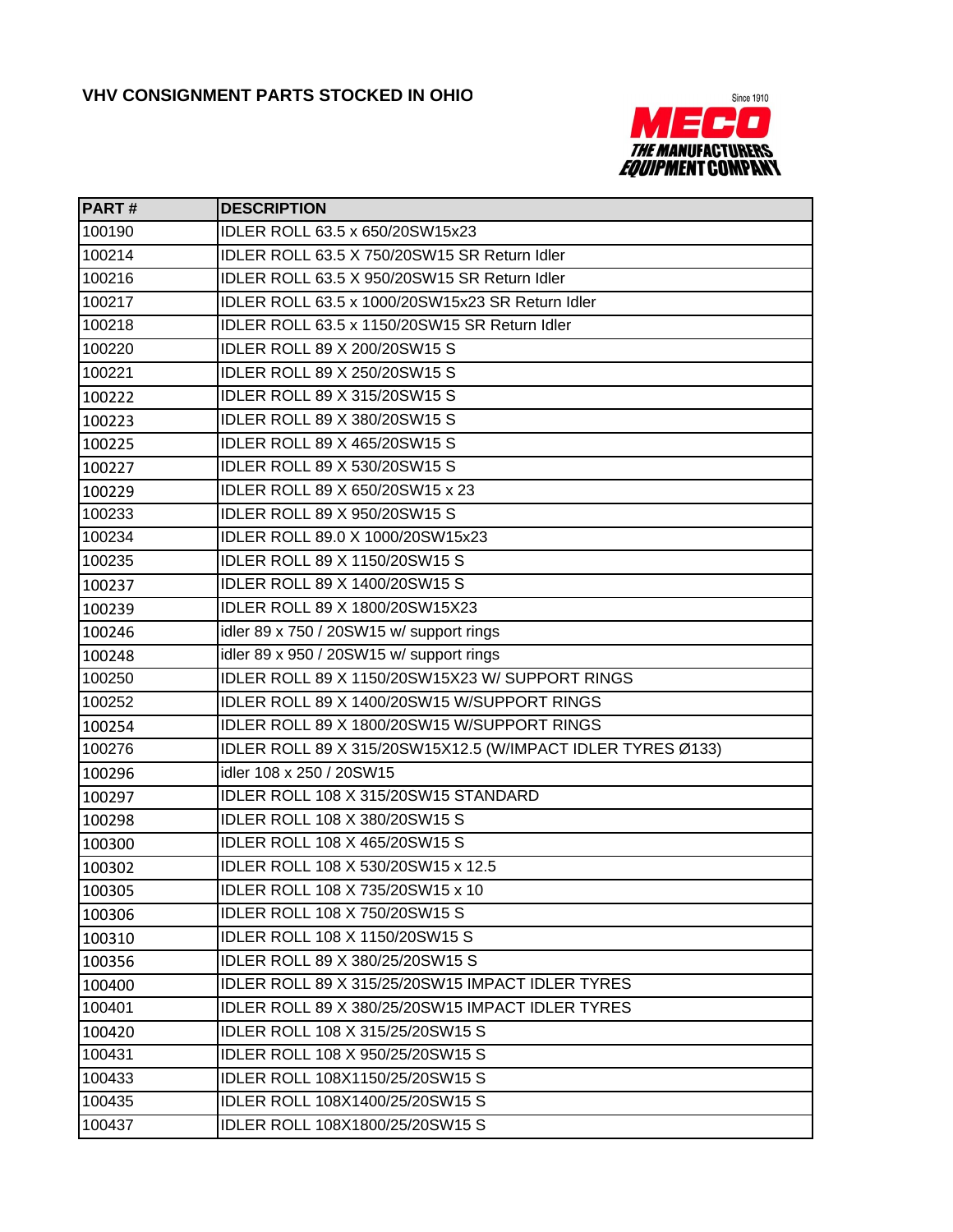| 100471 | IDLER ROLL 89X1150/20SW15 RUBBER-LINED                       |
|--------|--------------------------------------------------------------|
| 100629 | hexagon nuts DIN 934 M8 - 8 verz.                            |
| 100630 | HEXAGONAL NUT DIN 937-M10 8 GALV                             |
| 100631 | HEXAGONAL NUT DIN 934-M12-8 GALVANIZED                       |
| 100667 | WASHER 10,5 DIN 125 ST GALV (for M10 bolt)                   |
| 100668 | WASHER 13 DIN 125-ST GALV. (for M12 bolt)                    |
| 100703 | washers DIN 440 R-11 verz.                                   |
| 100767 | ROUND-HEAD SCREW DIN 603-M12X25-8.8 GALV.                    |
| 101050 | tension spring Ø22x 2x 170.0 -2 German eyes 180°             |
| 101051 | TENSION SPRING DIN 2337-C for FS scraper                     |
| 101063 | ROSTA CLAMPING PIECE                                         |
| 101071 | Plummer block roller bearing, 45 mm shaft, SNF510            |
| 101073 | Plummer block roller bearing, 55 mm shaft, SNF512            |
| 101074 | Plummer block roller bearing, 65 mm shaft, SNF515            |
| 101075 | Plummer block roller bearing, 75 mm shaft, SNF517            |
| 101150 | RUBBER BLOCK SUPPORT D=75mm, H=55mm                          |
| 101156 | SEALING RUBBER, 80 x 5 mm, 50 SHORE                          |
| 101167 | SCRAPING RUBBER 60 X 8 mm, 60 SHORE                          |
| 101173 | SEALING RUBBER 80 X 8 mm, 45 SHORE, red                      |
| 101175 | SCRAPING RUBBER 50 X 20 mm                                   |
|        | wire rope, Ø3 mm , galv., configuration: 6 x 7,              |
| 101227 | lagging: plastic, Ø4mm, red, minimum breaking load 5.86kN    |
| 101307 | wire-rope clip, DIN 741, for rope Ø 5 mm, galv.              |
| 102547 | RETURN IDLER MOUNTING C-frame, axis 20SW15                   |
| 103736 | HEXAGON BOLTS (REMOVED FROM SCRAPER @MECO) DIN 933           |
| 104621 | CARRIER ROLL CROSS BEAM C-FRAME bw800                        |
| 104751 | CARRIER ROLL CROSS BEAM K-FRAME bw800                        |
| 104752 | CARRIER ROLL CROSS BEAM K-FRAME bw1000                       |
| 106395 | eye screw DIN 444-B M12x80 - 4,6 galv.                       |
| 106499 | <b>NUT FOR T-SPLINE MS58</b>                                 |
| 106515 | TENSIONING SPINDLE M20X1000 (take-up screw)                  |
|        | turnbuckle M6-1 hook, 1 eye -                                |
| 106516 | galvanized, with nuts 1x right-hand and 1 x left-hand thread |
| 107161 | Countersunk socket screw DIN 7991 M6x10 for 107555           |
| 107443 | SPRING TENSER (REMOVED FROM SCRAPER @MECO)                   |
| 107499 | DIRT DEFLECTOR For/F-S SCRAPERS                              |
| 107555 | HARD METAL CARBIDE BLADE FOR F-S SCRAPER                     |
| 108375 | SCRAPER F/TORSIONAL SCRAPER                                  |
| 108384 | REINFORCING STRUTS FOR IDLER MOUNT - POS 1 (1M10x65/80/65)   |
| 108407 | TORSIONAL SCRAPER W/CARBIDE BLADES bw650                     |
| 108409 | TORSIONAL SCRAPER W/CARBIDE BLADES bw800                     |
| 108469 | TORSIONAL SCRAPER W/CARBIDE BLADES bw400                     |
| 108471 | TORSIONAL SCRAPER W/CARBIDE BLADES bw500                     |
| 108477 | TORSIONAL SCRAPER W/CARBIDE BLADES bw1000                    |
| 108479 | TORSIONAL SCRAPER W/CARBIDE BLADES bw1200                    |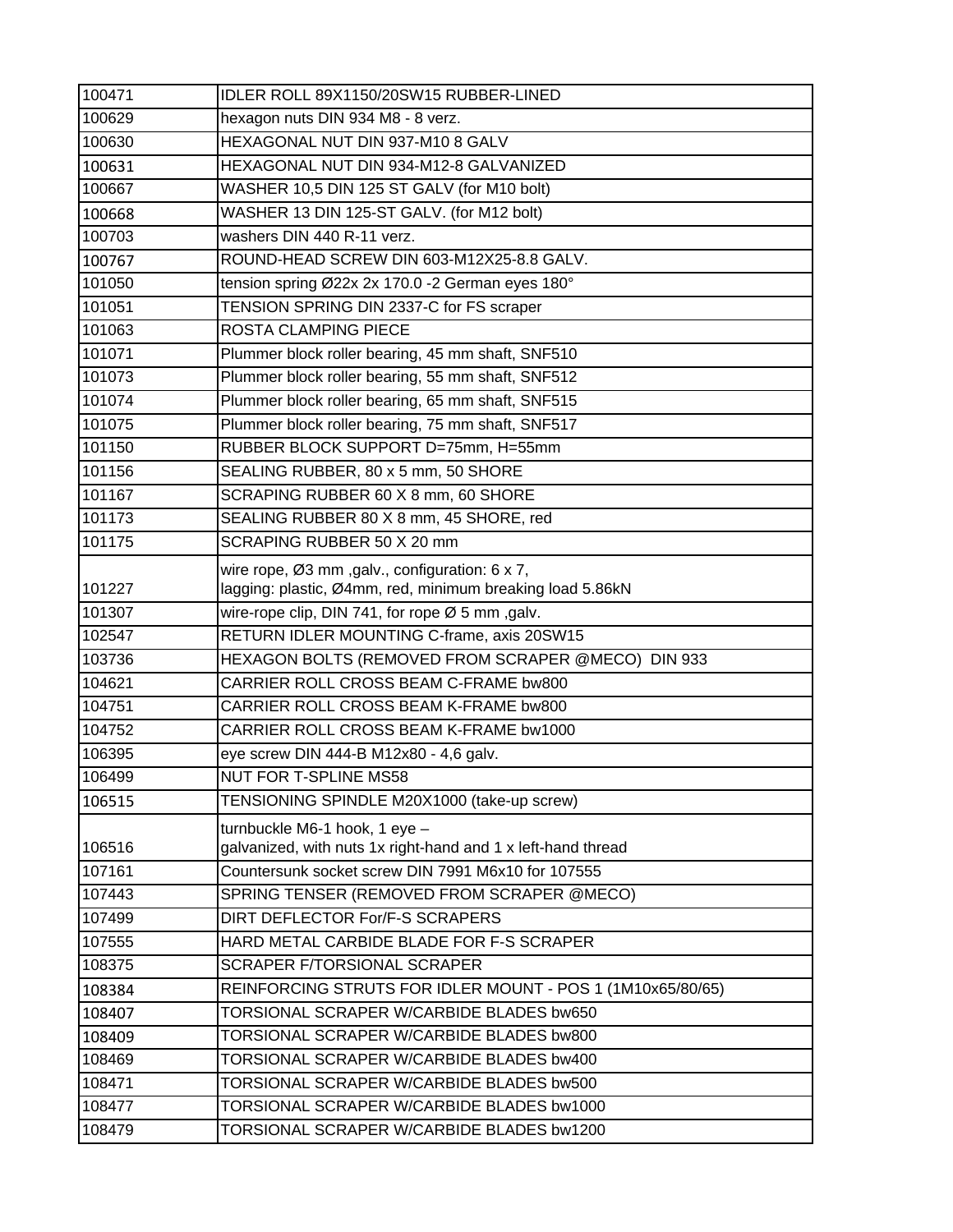| 108675 | REINFORCING STRUTS FOR IDLER MOUNT - POS 2 (2M10x65/129/65) |
|--------|-------------------------------------------------------------|
| 108676 | REINFORCING STRUTS FOR IDLER MOUNT - POS 3 (3M10x65/179/65) |
| 110693 | A-DRUM 320 bw 800 X 950 X 60x175 pivot                      |
| 113335 | ROD FOR SYNCHRO AGITATOR, DIA 20X270S235S                   |
| 113341 | GUIDE IDLER FOR RETURN STRAND                               |
| 113344 | <b>CHAIN TAKEUP WHEEL</b>                                   |
| 113345 | 2-FOLD CHAIN SPROCKET                                       |
| 113346 | <b>LOCKING BUSH TAPERLOCK</b>                               |
| 113363 | DOUPLEX CHAIN 1"L=63 GI.X25.4                               |
| 113364 | <b>FLANGE BEARING UCP 208</b>                               |
| 118155 | PILLOW BLOCK UCP208                                         |
| 118440 | A-DRUM 320 bw1000 X 1150 X 70                               |
| 118563 | A-DRUM 270 bw 650 X 750 pivot 125 x 40                      |
| 118630 | A-DRUM 320 bw1200 X 1400 X 40 pivot                         |
| 118652 | A-DRUM 320 bw 1000 X 1150 X 40 pivot                        |
| 118660 | A-DRUM 270 bw800 X 950 X 50 pivot                           |
| 118705 | <b>IDLER ROLL 89X735/20SW15 S</b>                           |
| 118708 | IDLER ROLL 108X735/20SW15 x 12.6                            |
| 118752 | TENSION DRUM 270 bw 800 X 950 X 45 bearing                  |
| 118754 | TENSION DRUM 270 bw 650 X 750 x 45 bearing                  |
| 118755 | TENSION DRUM 320 bw 1000 X 1150 X 55 bearing                |
| 118756 | A-DRUM 400 bw 1000 X 1150 X 90 pivot                        |
| 118757 | A-DRUM 320 bw 650 X 750 X 40 pivot                          |
| 118761 | A-DRUM 320 bw 650 X 750 X 50 pivot                          |
| 118762 | TENSION DRUM 270 bw 1000 X 1150 X 55 bearing                |
| 118771 | A-DRUM 500 bw 800 X 950 X 90 pivot                          |
| 118772 | <b>IDLER ROLL 133X380/30SW22</b>                            |
| 118773 | IDLER ROLL 133X315/30SW22                                   |
| 119007 | IMPACT STRIP FOR K-FRAMEWORK RCH 1000, I=1200               |
| 119278 | carrying frame, for damping element I=120                   |
| 119564 | Spiral return pulley 320 mm dia x 1150 shell, 55 mm bearing |
| 119753 | GUIDE IDLER FOR CARRYING STRAND                             |
| 119894 | IDLER ROLL 89X315/25/20SW15 S                               |
| 119895 | IDLER ROLL 89X380/25X20SW15X23 EXTENDED SPANNER FLAT        |
| 119942 | TENSION DRUM 270 bw 1200 X 1400 X 45 bearing                |
| 119943 | TENSION DRUM 270 bw 1000 X 1150 X 45 bearing                |
| 119963 | IDLER ROLL 133 X 530MM 30SW22                               |
| 119967 | IDLER ROLL 89X530/30SW22 IMPACT IDLER TYRES                 |
| 119973 | <b>IDLER ROLL 133X430/30SW22</b>                            |
| 119997 | A-DRUM 270 bw 800 X 950 with 40 x 125 pivot                 |
| 119998 | A-DRUM 320 bw 800 X 950 X 50 pivot                          |
| 120071 | SUPPORT RINGS d=63,5/108 x 30 mm wide, Form A               |
| 120089 | WEAR PROTECTION SLIDING FLANGE PLOW-TYPE SCRAPER            |
|        | PLOW BLADE FOR LOWERABLE SCRAPING PLOW, TWO-SIDED USABLE bw |
| 120145 | 800mm V2A untreated                                         |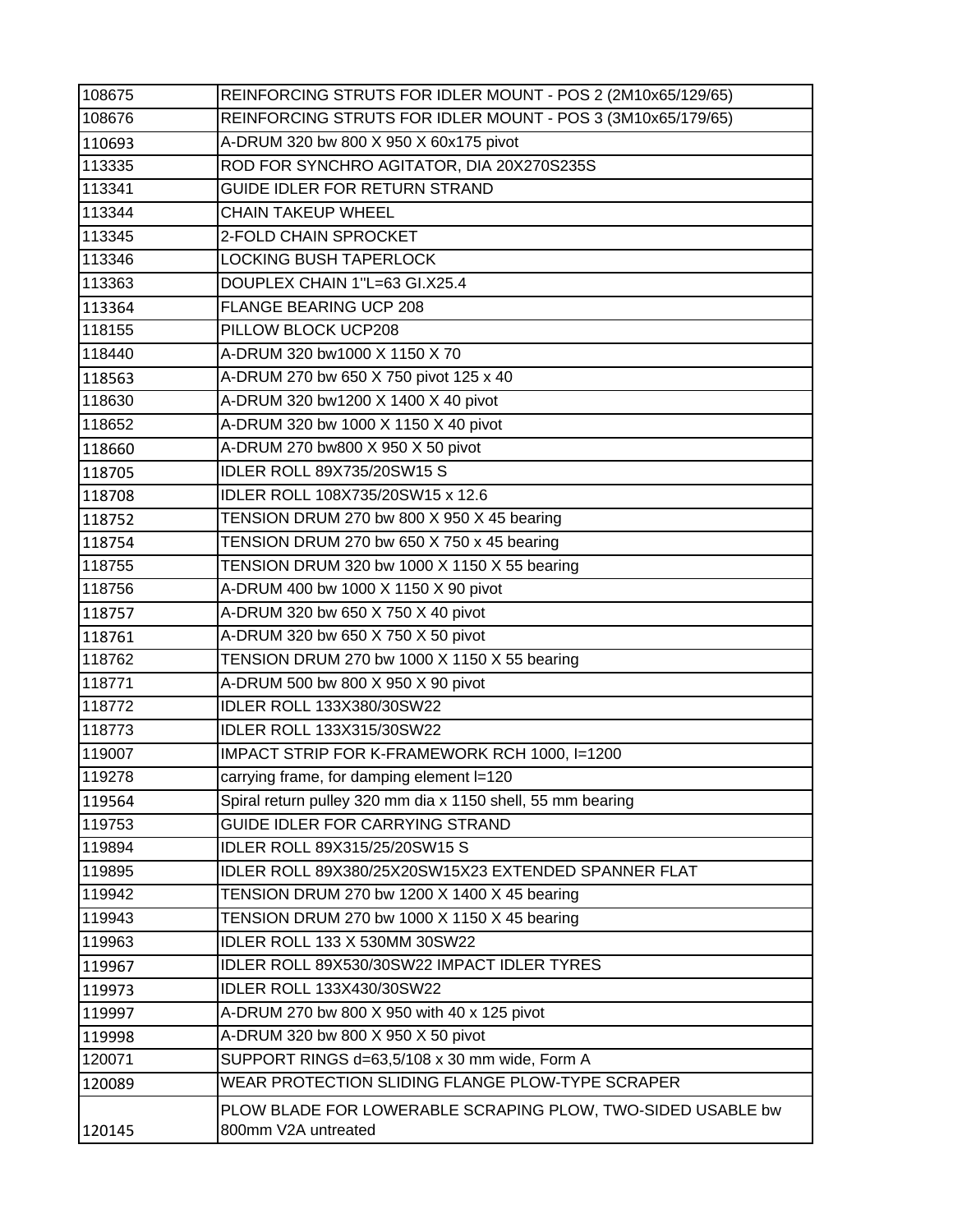| 120146 | PLOW BLADE SCRAPER MOLDBOARD V2A, bw 1000                                                                         |
|--------|-------------------------------------------------------------------------------------------------------------------|
| 120149 | PRE-MATERIAL DIVIDER                                                                                              |
| 120176 | TENSION DRUM 320 bw 800 X 950 X 65 bearing                                                                        |
| 120181 | TENSION DRUM 320 bw 1000 X 1150 X 45 bearing                                                                      |
| 120186 | TENSION DRUM 0320 bw 800 X 950 X 55 bearing                                                                       |
| 120187 | TENSION DRUM 400 bw 800 X 950 X 65 bearing                                                                        |
| 120188 | A-DRUM 270 bw 1000 X 1150 X 40 bearing                                                                            |
| 120204 | WHEEL FLANGE 0200                                                                                                 |
| 120205 | MOUNTING SET 040X53                                                                                               |
| 120290 | GUIDE IDLER 63.5MM X 100MM                                                                                        |
| 120292 | CENTERING PLOW LINING, PLOW-TYPE SCRAPER                                                                          |
| 120399 | A-DRUM 320 bw 1200 X 1400 X 50 pivot                                                                              |
| 120435 | A-DRUM 320 bw 1000 X 1150 X 50 pivot                                                                              |
| 120436 | SHAFT FOR A-PULLEY Ø320, bw800, journal Ø50x150                                                                   |
| 120437 | A-DRUM 500 bw 1000 X 1150 X 120 pivot                                                                             |
| 120439 | TENSION DRUM 320 bw 1200 X 1400 X 55 bearing                                                                      |
| 120442 | SUPPORT RINGS d=89/133 x 30 mm wide, Form A                                                                       |
| 120448 | CRANE WHEEL 0200 (Running Wheel)                                                                                  |
| 120466 | BELT SLIDING PLOW-TYPE SCRAPER (RIGHT)                                                                            |
| 120467 | BELT SLIDING PLOW-TYPE SCRAPER (LEFT)                                                                             |
| 120468 | PLASTIC SLIDE BEARING BUSH                                                                                        |
| 120533 | drive axle for 1000 mm shutte belt conveyor                                                                       |
| 120563 | non-driven axle for 1000 mm shuttle belt conveyor                                                                 |
| 120582 | TENSION DRUM 270 bw 800 X 950 X 55 bearing                                                                        |
| 120583 | A-DRUM 320 bw 800 X 950 X 45x125 pivot                                                                            |
| 120584 | TENSION DRUM 320 bw 800 X 950 X 45 bearing                                                                        |
| 120585 | TENSION DRUM 320 bw 800 X 950 X 75 bearing                                                                        |
| 120586 | A-DRUM 400 bw 800 X 950 X 50 pivot                                                                                |
| 120587 | A-DRUM 400 bw 800 X 950 X 60 pivot                                                                                |
| 120588 | A-DRUM 500 bw 800 X 950 X 120 pivot                                                                               |
| 120589 | A-DRUM 270 bw 1000 X 1150 X 50 pivot                                                                              |
| 120590 | A-DRUM 320 bw 1000 X 1150 X 60 pivot                                                                              |
| 120591 | TENSION DRUM 320 bw1000 X 1150 X 65 bearing                                                                       |
| 120592 | TENSION DRUM 0400 bw1000X1150X075                                                                                 |
| 120593 | A-DRUM 0270 bw1200 X 1400 X 040                                                                                   |
| 120594 | TENSION DRUM 0270 bw1200X1400X065                                                                                 |
| 120597 | A-DRUM 0500 bw1200 X 1400 X 090                                                                                   |
| 120607 | <b>SUPPORT CLAMPING PLATE</b>                                                                                     |
| 120615 | <b>STANCHION BASES</b>                                                                                            |
| 120668 | <b>EXTENSION OF SCRAPER FOLDER</b>                                                                                |
| 120669 | BEARING/SHAFT ENDS ARE MARKED IN YELLOW                                                                           |
| 120670 | ALIGNING BALL BEARING/SHAFT ENDS ARE MARKED IN YELLOW                                                             |
| 120671 | IDLER ROLL REINFORCED 89X380/25/SW15/21305 STANDARD SELF-ALIGNING<br>BALL BEARING/SHAFT ENDS ARE MARKED IN YELLOW |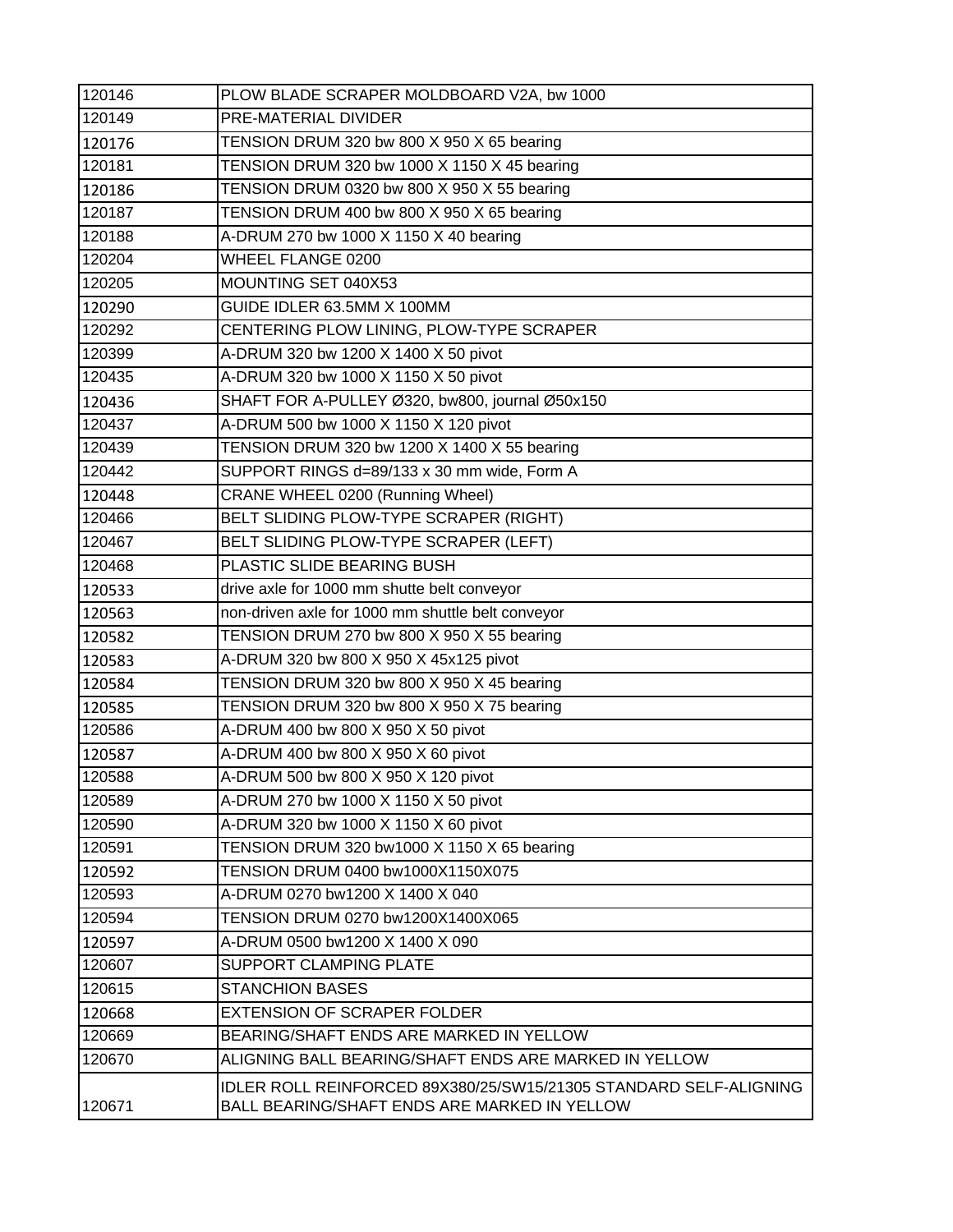| 120672        | IDLER ROLL REINFORCED 89X380/25/20SW15/21305 IMPACT IDLER TYRES<br>SELF-ALIGNING BALL BEARING/SHAFT ENDS ARE MARKED IN YELLOW |
|---------------|-------------------------------------------------------------------------------------------------------------------------------|
| 120673        | RETURN IDLER ROLL 139,7X99,6/26,416W31,75 (spiral rubber)                                                                     |
| 120676        | RHEEL KNIFE CRANKED & SERRATED                                                                                                |
| 120677        | A-DRUM 500 bw1000 X 1150 X 70 (RED COLOR) with polymer concrete lagging                                                       |
| 120678        | K-BELT EDGE SUPPORTS GALV                                                                                                     |
| 120935        | BUFFER RING, IDLER ROLL Ø89/Ø133 x 35 mm wide, Flat                                                                           |
| 121380        | IDLER ROLL 108 X 380 / 30SW22                                                                                                 |
| 122504        | GUIDE IDLER MOUNTING LEFT SIDE, GALV.                                                                                         |
| 122505        | GUIDE IDLER MOUNTING RIGHT SIDE, GALV                                                                                         |
| 122508        | GUIDE ROLL MOUNTING BRACKET TO FRAME RT.                                                                                      |
| 122510        | GUIDE ROLL MOUNTING BRACKET TO FRAME LT.                                                                                      |
| 122538        | IDLER ROLL 63.5X250/20SW15 S                                                                                                  |
| 122792        | SCRAPING RUBBER 2000 mm X 30 2-COMPONENT RUBBER, BLACK                                                                        |
| 139492        | <b>SCREWS (MISCELLANEOUS)</b>                                                                                                 |
| 139493        | SHAFT FOR A-DRUM 0320 bw1000                                                                                                  |
| 146319        | RETAINING RING FOR BUFFER RING - 89 mm                                                                                        |
| 167932/101146 | BACK STOP dia 40 with lubrication nipple                                                                                      |
| 176449/108732 | PULL ROPE SWITCH LRS004                                                                                                       |
| 177087/103023 | <b>OUTER IDLER MOUNTING FITTING bw800</b>                                                                                     |
| 177711/104731 | CARRIER ROLL CROSS BEAM C-FRAME bw800 set                                                                                     |
| 177723/103045 | CARRIER ROLL CENTER HOLDER                                                                                                    |
| 177724/103039 | RETURN BELT IDLER MOUNTING FITTING SET C-FRAME 25mm                                                                           |
| 177929/101147 | BACK STOP dia 60 with lubrication nipple                                                                                      |
| 178935/103028 | OUTER IDLER MOUNTING FITTING SET bw1000                                                                                       |
| 180330        | skirtboard, as running meter, for flexible overl. rubber sealing                                                              |
| 183413/106716 | TELESCOPIC TENSIONING STATION G32                                                                                             |
| 185531/120694 | <b>GALVANIZED</b>                                                                                                             |
| 190999/106151 | PULL-DOWN BELT IDLER, bw1000, C-FRAME, troughing 15°                                                                          |
| 191306/106152 | PULL-DOWN BELT IDLER, bw1200, C-FRAME, troughing 15°                                                                          |
| 193799/106752 | TELESCOPIC TENSIONING STATION M24 G50                                                                                         |
| 194858/106150 | PULL-DOWN BELT IDLER, bw800, C-FRAME, troughing 15°                                                                           |
| 212603/104595 | DRIVING ADAPTER, FITTING SET K-FRAME G-32                                                                                     |
| 214061/103033 | OUTER IDLER MOUNTING FITTING bw1200                                                                                           |
| 214148/103038 | CARRIER ROLL, OUTER HOLDER BW 1400-2000mm 30°                                                                                 |
| 214156/104735 | CARRIER ROLL, CROSS BEAM C-FRAME bw1600                                                                                       |
| 215450/102756 | OUTER IDLER MOUNTING FITTING bw650                                                                                            |
| 215452/102974 | joint connection, inside stiff, for K frame                                                                                   |
| 215453/103041 | RETURN BELT IDLER MOUNTING FITTING SET K-FRAMEWORK bw 500-650                                                                 |
| 215454/103042 | RETURN BELT IDLER MOUNTING K KIT GALV 800-1000                                                                                |
| 215455/104577 | DRIVING ADAPTER FITTING SET C-200 G32                                                                                         |
| 215456/104580 | DRIVING ADAPTER FITTING SET C-275 G32                                                                                         |
| 215457/104583 | DRIVING ADAPTER FITTING SET C-400 G32                                                                                         |
| 215458/104730 | CARRIER ROLL CROSS BEAM C-FRAME bw650                                                                                         |
| 215459/104732 | CARRIER ROLL CROSS BEAM C-FRAME bw1000                                                                                        |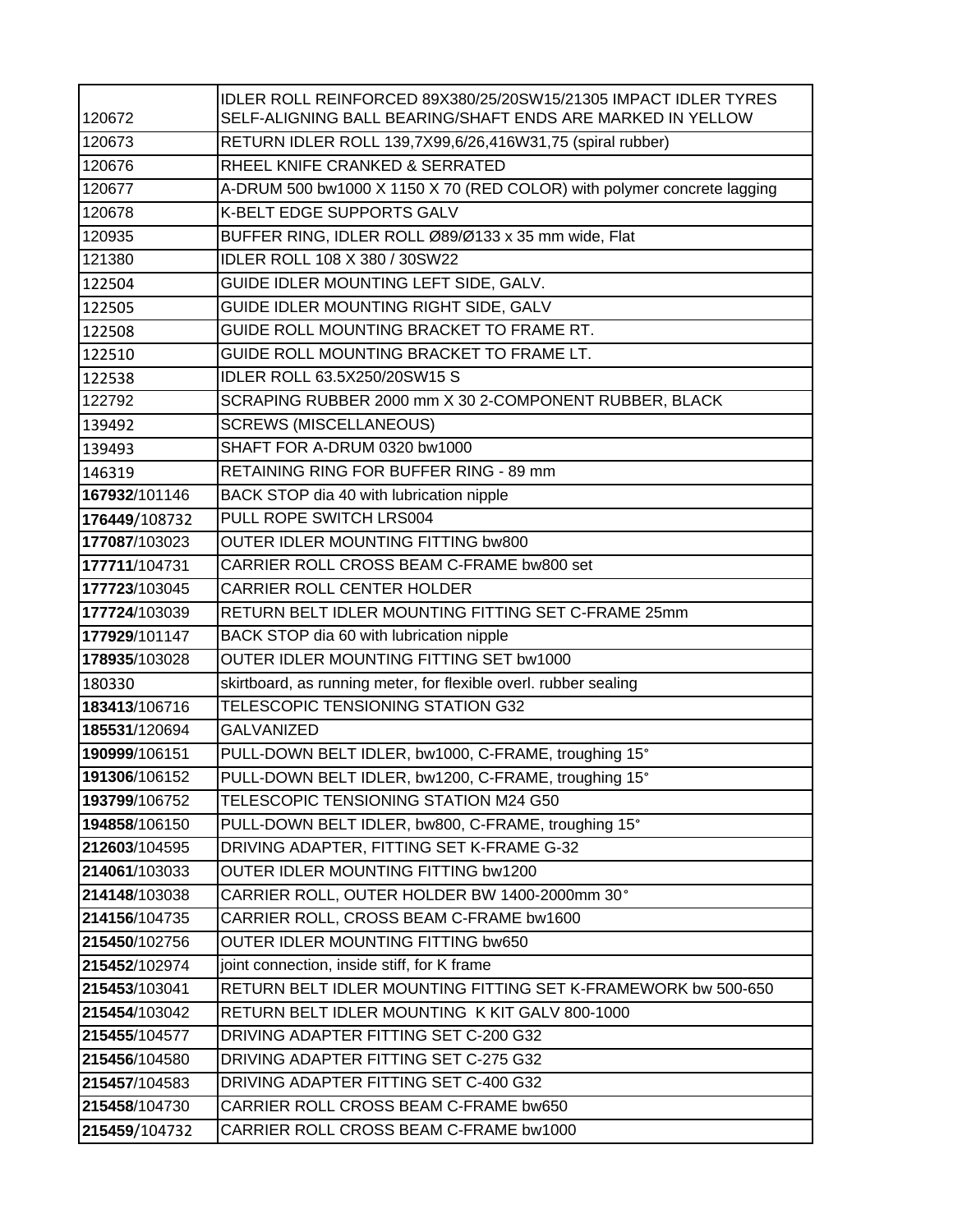| 215460/104733 | CARRIER ROLL CROSS BEAM C-FRAME bw1200                                         |
|---------------|--------------------------------------------------------------------------------|
| 215461/104748 | CARRIER ROLL CROSS BEAM K-FRAME bw400                                          |
| 215462/104749 | CARRIER ROLL CROSS BEAM K-FRAME bw500                                          |
| 215463/104750 | CARRIER ROLL CROSS BEAM K-FRAME bw650                                          |
| 215465/106149 | PULL-DOWN BELT IDLER, bw650, C-FRAME, troughing 15°                            |
| 215466/106537 | PULL ROPE F/EMERGENCY STOP                                                     |
| 215467/106753 | TELESCOPIC TENSIONING STATION K-FRAME FITTING SET                              |
| 215468/107843 | FRONT SEGMENT SCRAPER WIDTH 400                                                |
| 215469/107845 | FRONT SEGMENT SCRAPER WIDTH 500                                                |
| 215470/107847 | FRONT SEGMENT SCRAPER WIDTH 650                                                |
| 215471/107851 | FRONT SEGMENT SCRAPER WIDTH 1000                                               |
| 215472/107853 | FRONT SEGMENT SCRAPER WIDTH 1200                                               |
| 215473/107849 | FRONT SEGMENT SCRAPER WIDTH 800                                                |
| 217193/120691 | HAND CONTACT GUARD FOR RETURN IDLER BELT WIDTH 500, 1,5<br><b>GALVANIZED</b>   |
| 217194/120692 | HAND CONTACT GUARD FOR RETURN IDLER BELT WIDTH 650, 1,5<br><b>GALVANIZED</b>   |
| 217195/120695 | HAND CONTACT GUARD FOR RETURN IDLER BELT WIDTH 1200, 2,0<br><b>GALVANIZED</b>  |
| 217196/120696 | HAND CONTACT GUARD FOR RETURN IDLER BELT WIDTH 1400, 2,0<br><b>GALVANIZED</b>  |
| 217197/120697 | HAND CONTACT GUARD FOR RETURN IDLER BELT WIDTH 1600, 2,0<br><b>GALVANIZED</b>  |
| 225747        | Polyurethane (PU) scraping segment                                             |
| 227481        | Head multi plate scraper, 5 PU & 10 carbide, 1000 mm                           |
| 272021        | ring bolt Art. 48 M8x80 - verz.                                                |
| 274102        | FS Scraper mounting left hand bracket (adapter):                               |
| 274118        | FS Scraper mounting right hand bracket (adapter):                              |
| 304393        | material guide, lining at the skirtboard, at inclined areas                    |
| 311300        | Hard metal segment for head scraper (PU style)                                 |
| 321627        | FRONT SEGMENT SCRAPER WIDTH 1600                                               |
| 356649        | A-DRUM 500 bw1000 X 1150 X 70 with ceramic lagging.                            |
| 359675/120679 | LATERAL SKIRT FITTING SET C-FRAME UP FROM bw1000mm includes wire<br>mesh guard |
| 375676        | Dampening element (adjustable)                                                 |
| 406108        | backstop, type S4, 40 mm bearing                                               |
| 501034/227461 | Head scraper, 3 polyurethane segments, 650 mm, drums 215-500 mm                |
| 501036/227462 | Head scraper, 4 polyurethane segments, 800 mm, drums 215-500 mm                |
| 501038/227463 | Head scraper, 5 polyurethane segments, 1000 mm, drums 215-500 mm               |
| 501040/227464 | head scraper, 6 polyurethane segments, 1200 mm, drums 215-500 mm               |
| 152536        | <b>BELT FRAMEWORK C200</b>                                                     |
| 102858        | C200 FRAME X 3 m long                                                          |
| 177703/102979 | joint connection, inside flexible size 1, for C frame                          |
| 102941        | connection angle, inside flexible size 1, for C frame                          |
| 100767        | flat-head bolt DIN 603 M12x25 - 8.8 galv.                                      |